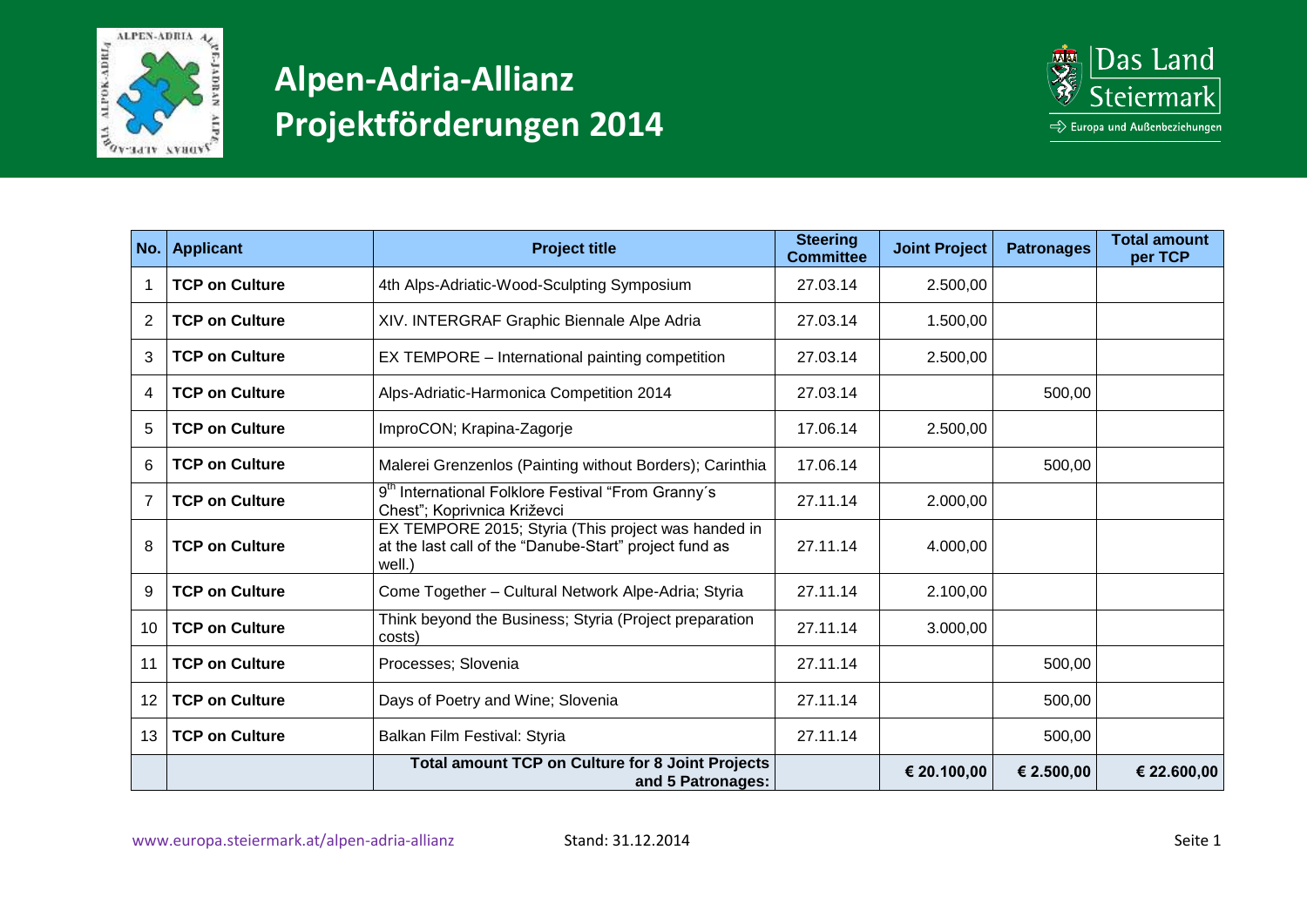



| No.            | <b>Applicant</b>     | <b>Project title</b>                                                                                                        | <b>Steering</b><br><b>Committee</b> | <b>Joint Project</b> | <b>Patronages</b> | <b>Total amount</b><br>per TCP |
|----------------|----------------------|-----------------------------------------------------------------------------------------------------------------------------|-------------------------------------|----------------------|-------------------|--------------------------------|
| -1             | <b>TCP on Sports</b> | Alps-Adriatic Athletic International Alpe Adria SPIKEY's<br>Challenge                                                       | 27.03.14                            | 1.500,00             |                   |                                |
| 2              | <b>TCP on Sports</b> | Alps-Adriatic Junior Cup Kickboxing, Styria                                                                                 | 27.03.14                            | 2.000,00             |                   |                                |
| 3              | <b>TCP on Sports</b> | International Alps-Adriatic GUG CUP Rhythmic Gymnas-<br>tic, Styria                                                         | 27.03.14                            | 1.000,00             |                   |                                |
| 4              | <b>TCP on Sports</b> | Alps-Adriatic iRCC interregional Climbing Cup + PCT<br>Petzen Climbing Trophy, Carinthia                                    | 27.03.14                            | 4.000,00             |                   |                                |
| 5              | <b>TCP on Sports</b> | Horse-riding: Four Nations Endurance Trophy, Tourna-<br>ment series for young people from 16 years and adults,<br>Carinthia | 27.03.14                            | 1.000,00             |                   |                                |
| 6              | <b>TCP on Sports</b> | Alps-Adriatic Youth Camp, Orienteering, Styria                                                                              | 27.03.14                            | 1.500,00             |                   |                                |
| $\overline{7}$ | <b>TCP on Sports</b> | sCOOL for Alps Adriatic regions, EU-Sports Project,<br>Orienteering, Styria                                                 | 27.03.14                            | 3.000,00             |                   |                                |
| 8              | <b>TCP on Sports</b> | Alps-Adriatic Roadcycling Cup 2014, Styria                                                                                  | 27.03.14                            | 1.500,00             |                   |                                |
| 9              | <b>TCP on Sports</b> | Alps-Adriatic EU-Sports-Project - Inclusion, 2014, Styria                                                                   | 27.03.14                            | 3.000,00             |                   |                                |
| 10             | <b>TCP on Sports</b> | Alps Adriatic BMX-cycling Cup 2014, Styria                                                                                  | 27.03.14                            | 2.000,00             |                   |                                |
| 11             | <b>TCP on Sports</b> | Alps-Adriatic Youth U10/U12 Tournament, Basketball,<br>Styria                                                               | 27.03.14                            |                      | 500,00            |                                |
| 12             | <b>TCP on Sports</b> | International Alps-Adriatic Floorball Open 2014,<br>Carinthia                                                               | 27.03.14                            |                      | 500,00            |                                |
| 13             | <b>TCP on Sports</b> | International Road-Cycling Alpe Adria Tour 2014,<br>Carinthia                                                               | 27.03.14                            |                      | 500,00            |                                |
| 14             | <b>TCP on Sports</b> | Alps-Adriatic-Youth Chess Tournament 2014; Carinthia                                                                        | 17.06.14                            | 1.500,00             |                   |                                |
| 15             | <b>TCP on Sports</b> | Alps-Adriatic Handball Days 2014; Styria                                                                                    | 17.06.14                            | 2.000,00             |                   |                                |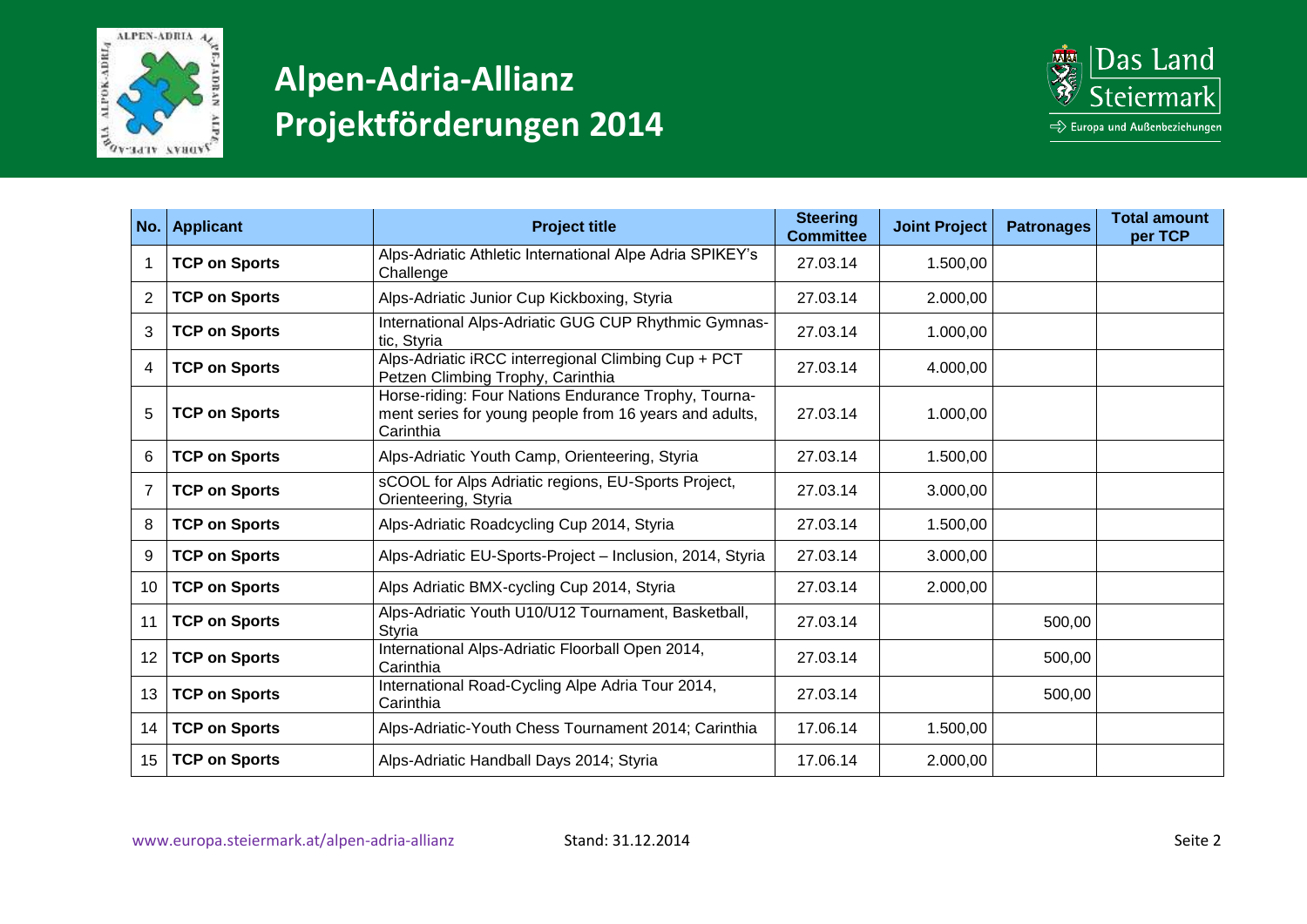



|    | No.   Applicant                                     | <b>Project title</b>                                                                    | <b>Steering</b><br><b>Committee</b> | <b>Joint Project</b> | <b>Patronages</b> | <b>Total amount</b><br>per TCP |
|----|-----------------------------------------------------|-----------------------------------------------------------------------------------------|-------------------------------------|----------------------|-------------------|--------------------------------|
| 16 | <b>TCP on Sports</b>                                | Be Sporty Live - Healthy (Erasmus+/Youth in Action);<br>Carinthia                       | 17.06.14                            | 2.500,00             |                   |                                |
| 17 | <b>TCP on Sports</b>                                | Municipal Summer Games 2014; Slovenia                                                   | 17.06.14                            | 1.000,00             |                   |                                |
| 18 | <b>TCP on Sports</b>                                | Children Summer Football Tournament 2014; Slovenia                                      | 17.06.14                            | 1.000,00             |                   |                                |
| 19 | <b>TCP on Sports</b>                                | Summer Gymnastics Camp; Karlovac                                                        | 17.06.14                            | 2.000,00             |                   |                                |
| 20 | <b>TCP on Sports</b>                                | Diving Competitions; Styria                                                             | 17.06.14                            |                      | 500,00            |                                |
| 21 | <b>TCP on Sports</b>                                | Alps-Adriatic Interregional Climbing Cup & Petzen Tro-<br>phy 2015; Carinthia           | 27.11.14                            | 3.500,00             |                   |                                |
| 22 | <b>TCP on Sports</b>                                | Indoor Football Tournament for children - Nogometni<br>klub Jarenina; Slovenia          | 27.11.14                            | 1.000,00             |                   |                                |
| 23 | <b>TCP on Sports</b>                                | Indoor Football Tournament for children - Nogometni<br>klub Koroška Dravograd; Slovenia | 27.11.14                            | 1.000,00             |                   |                                |
| 24 | <b>TCP on Sports</b>                                | Alps-Adriatic Orienteering Cup 2015; Styria                                             | 27.11.14                            | 2.000,00             |                   |                                |
| 25 | <b>TCP on Sports</b>                                | Alps-Adriatic Trophy 2014/2015 Short Track Skating;<br>Styria                           | 27.11.14                            | 2.000,00             |                   |                                |
|    |                                                     | <b>Total Amount TCP on Sports for</b><br>21 Joint Projects and 4 Patrongages:           |                                     | 40.000,00            | 2.000,00          | 42.000,00                      |
|    |                                                     |                                                                                         |                                     |                      |                   |                                |
|    | <b>TCP on Higher Education</b><br>and TCP on Sports | 9th International Christmas Sports Scientific Conference                                |                                     |                      | 500,00            |                                |
|    |                                                     | <b>Total amount TCP Higher Education &amp; TCP Sports</b><br>for 1 Patronage:           |                                     | 0,00                 | 500,00            | 500,00                         |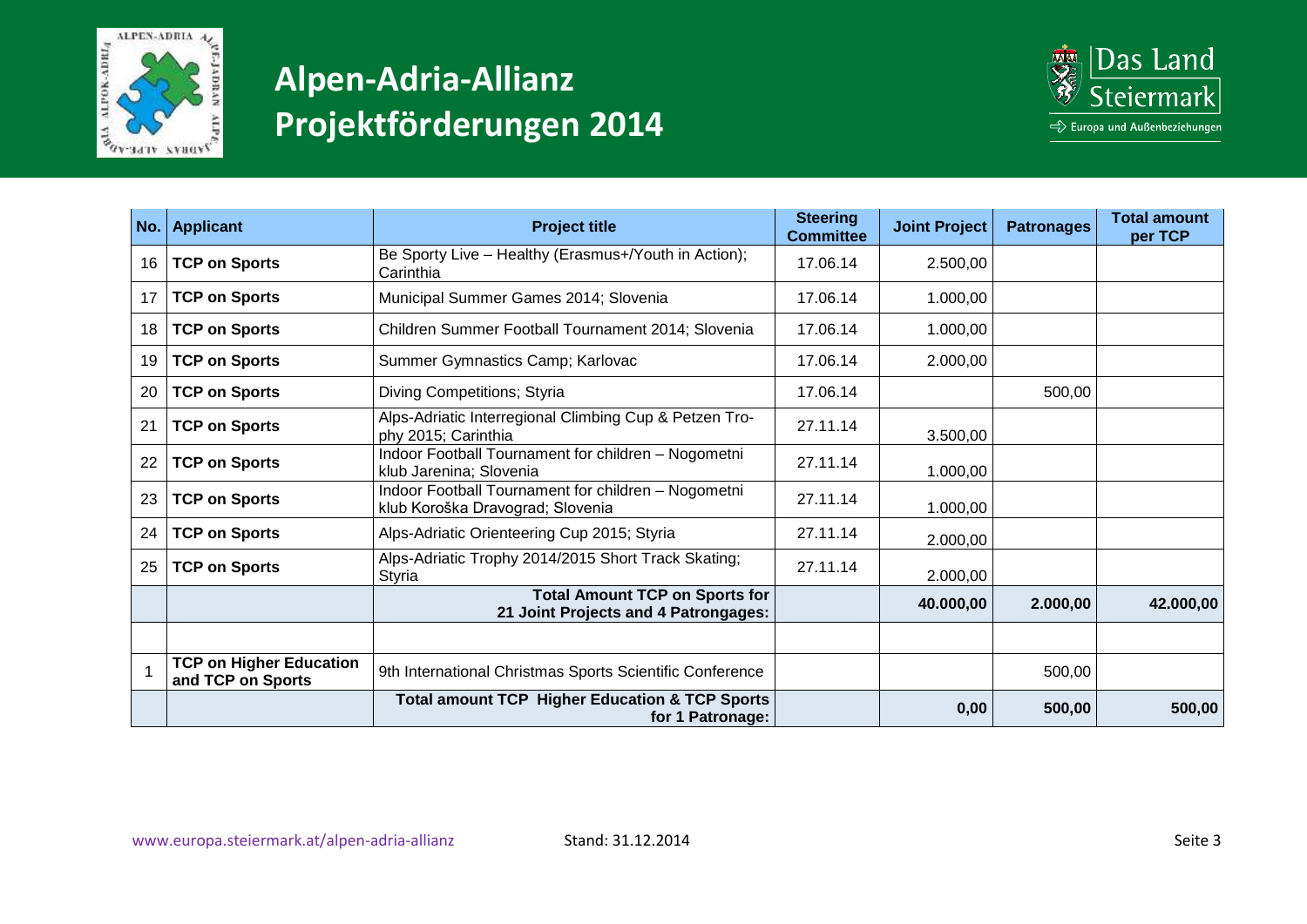



|                | No.   Applicant                                           | <b>Project title</b>                                                                                  | <b>Steering</b><br><b>Committee</b> | <b>Joint Project</b> | <b>Patronages</b> | <b>Total amount</b><br>per TCP |
|----------------|-----------------------------------------------------------|-------------------------------------------------------------------------------------------------------|-------------------------------------|----------------------|-------------------|--------------------------------|
|                | <b>TCP on Agriculture &amp;</b><br><b>Ethnic Heritage</b> | The golden wines of Alps-Adriatic 2014                                                                | 27.03.14                            | 3.000,00             |                   |                                |
| $\overline{2}$ | <b>TCP on Agriculture &amp;</b><br><b>Ethnic Heritage</b> | Alps-Adriatic heart of naïve                                                                          | 27.03.14                            | 3.000,00             |                   |                                |
| 3              | <b>TCP on Agriculture &amp;</b><br><b>Ethnic Heritage</b> | Days of Lawn 2014 in Koprivnica Krizevci County                                                       | 27.03.14                            |                      | 500,00            |                                |
| $\overline{4}$ | <b>TCP on Agriculture &amp;</b><br><b>Ethnic Heritage</b> | 21 <sup>st</sup> Children & Youth Folklore Dance Festival; Carinthia                                  | 17.06.14                            | 2.500,00             |                   |                                |
| 5              | <b>TCP on Agriculture &amp;</b><br><b>Ethnic Heritage</b> | Alps-Adriatic Heart of Naïve 2015; Koprivnica Križevci                                                | 27.11.14                            | 2.200,00             |                   |                                |
| 6              | <b>TCP on Agriculture &amp;</b><br><b>Ethnic Heritage</b> | Presentation of the Alps-Adriatic-Golden Wines at<br>"GAST 2015 - Intervino" in Klagenfurt; Carinthia | 27.11.14                            | 1.500,00             |                   |                                |
|                | <b>TCP on Agriculture &amp;</b><br><b>Ethnic Heritage</b> | Urban Beekeeping advance; Slovenia                                                                    | 27.11.04                            |                      | 500,00            |                                |
|                |                                                           | <b>Total amount TCP on Agriculture &amp; Heritage</b><br>for 5 Joint Projects and 2 Patronages:       |                                     | 12.200,00            | 1.000,00          | 13.200,00                      |
|                |                                                           |                                                                                                       |                                     |                      |                   |                                |
|                | <b>TCP on Equal</b><br><b>Opportunities</b>               | Women & Entrepreneurship; Slovenia                                                                    | 17.06.14                            | 2.000,00             |                   |                                |
|                |                                                           | <b>Total amount TCP on Equal Opportunities</b><br>for 1 Joint Project:                                |                                     | 2.000,00             | 0,00              | 2.000,00                       |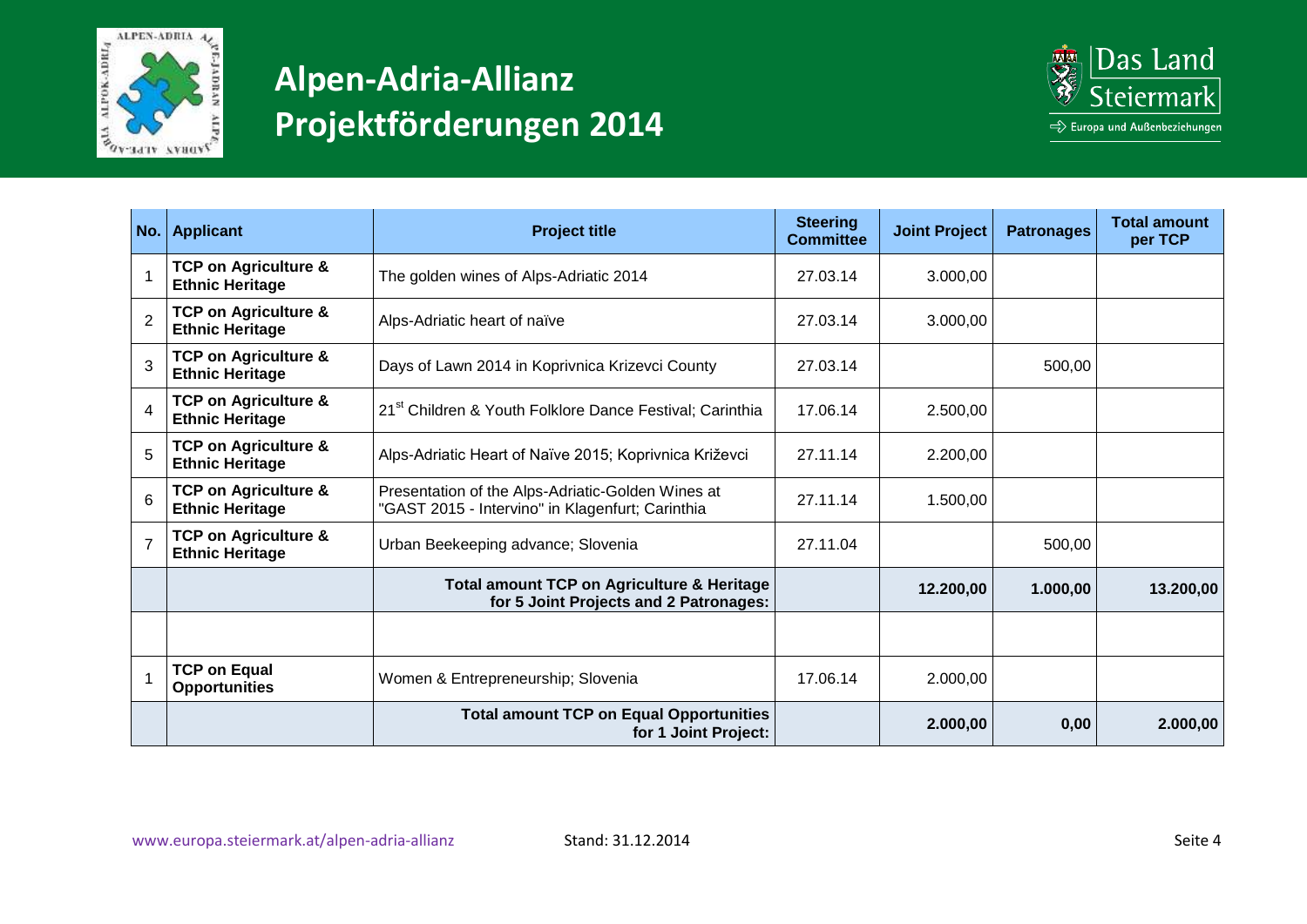



|                | No.   Applicant       | <b>Project title</b>                                                                                                                                             | <b>Steering</b><br><b>Committee</b> | <b>Joint Project</b> | <b>Patronages</b> | <b>Total amount</b><br>per TCP |
|----------------|-----------------------|------------------------------------------------------------------------------------------------------------------------------------------------------------------|-------------------------------------|----------------------|-------------------|--------------------------------|
| -1             | <b>TCP on Tourism</b> | TOP-AAA Tourism Products-Workshop; Slovenia                                                                                                                      | 17.06.14                            | 3.000,00             |                   |                                |
| $\overline{2}$ | <b>TCP on Tourism</b> | PMV Connect; Slovenia                                                                                                                                            | 17.06.14                            | 300,00               |                   |                                |
| 3              | <b>TCP on Tourism</b> | EU "Danube-Start"- Project Fund: "DRATOUR";<br>Koprivnica Križevci (Granting of funds depends on ap-<br>proval of the project by the Danube-Start project fund!) | 27.11.14                            | 4.300,00             |                   |                                |
| $\overline{4}$ | <b>TCP on Tourism</b> | XIII. International Mura Boat Regatta; Međimurje                                                                                                                 | 27.11.14                            | 1.500,00             |                   |                                |
| 5              | <b>TCP on Tourism</b> | The Carnival in Međimurje; Međimurje                                                                                                                             | 27.11.14                            |                      | 500,00            |                                |
| 6              | <b>TCP on Tourism</b> | "Porcijunkulovo"-Festival; Međimurje                                                                                                                             | 27.11.14                            |                      | 500,00            |                                |
|                |                       | <b>Total amount TCP on Tourism for 4 Joint Projects</b><br>and 2 Patronages:                                                                                     |                                     | 9.100,00             | 1.000,00          | 10.100,00                      |
|                |                       |                                                                                                                                                                  |                                     |                      |                   |                                |
| -1             | <b>TCP on Europe</b>  | Europe for Citizens-Program: CAP ABC II; Styria                                                                                                                  | 27.11.14                            | 4.000,00             |                   |                                |
| $\overline{2}$ | <b>TCP on Europe</b>  | Online folder: "The AAA and its regions in Europe"; Bur-<br>genland                                                                                              | 27.11.14                            | 4.000,00             |                   |                                |
| 3              | <b>TCP on Europe</b>  | Ultimate European Pub Quiz 2015; Međimurje                                                                                                                       | 27.11.14                            |                      | 500,00            |                                |
|                |                       | <b>Total amount TCP on Europe for</b><br>2 Joint Projects an 1 Patronage:                                                                                        |                                     | 8.000,00             | 500,00            | 8.500,00                       |